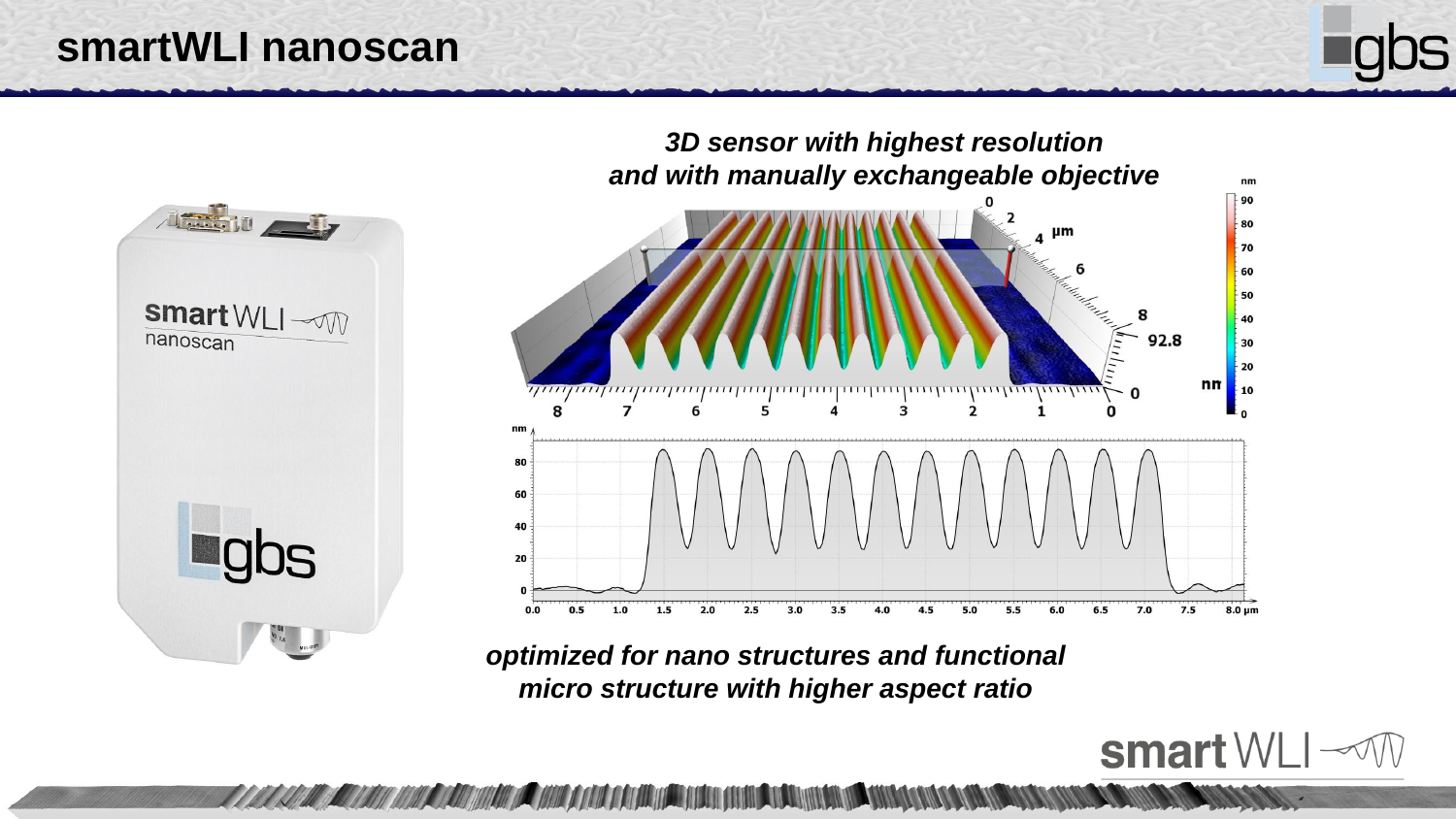## **control unit**



2

smart WLI  $\sim$ 



### **components**

industrial 19" rack with 6 height units including housing

#### PC

- Windows10
- measuring software smartVIS3D
- evaluation software MountainsMap®
- 3 height units

scanning device controller

- Piezo positioning system (capacitive)
- interferometric calibrated
- closed loop control for positioning
- 3 height units

LED light controller

<u>TI AAAA MILAA MILAA MILAA MILAA MILAA MILAA MUUTI MUUTI ON MUUTI MUUTI MUUTI MUUTI MUUTI MUUTI MUUTI MUUTI MUUTI MUUTI MUUTI MUUTI MUUTI MUUTI MUUTI MUUTI MUUTI MUUTI MUUTI MUUTI MUUTI MUUTI MUUTI MUUTI MUUTI MUUTI MUUTI </u>

XY positioning system controller (optional)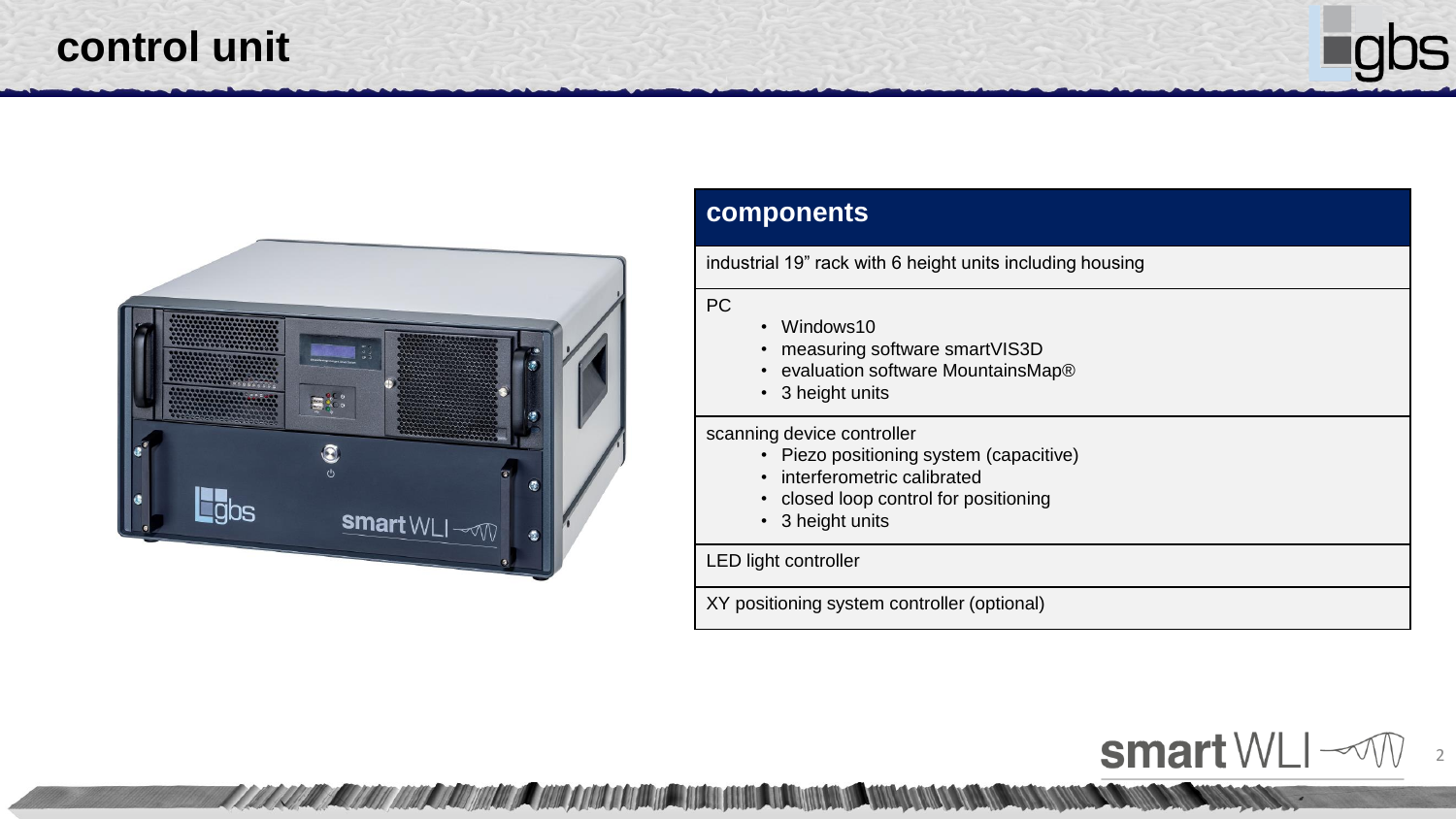|                                | 5 MP high resolution camera |
|--------------------------------|-----------------------------|
| measuring points               | 2456 x 2054                 |
| scanning speed full resolution | <b>77 Hz</b>                |
| scanning speed ROI             | up to 2 kHz                 |

| objective / magnification         | 2.5x             | 5x               | 10x                | 20x                | <b>50x</b>         | 100x               | $115x^*$            |
|-----------------------------------|------------------|------------------|--------------------|--------------------|--------------------|--------------------|---------------------|
| working distance / mm             | 10.3             | 9.3              | 7.4                | 4.7                | 3.4                |                    | 0.7                 |
| numerical aperture                | 0.075            | 0.13             | 0.3                | 0.4                | 0.55               | 0.7                | 0.8                 |
| measuring field / mm <sup>2</sup> | $3.4 \times 2.8$ | $1.7 \times 1.4$ | $0.85 \times 0.71$ | $0.43 \times 0.36$ | $0.17 \times 0.14$ | $0.09 \times 0.07$ | $0.075 \times 0.06$ |
| point spacing / µm                | 1.4              | 0.7              | 0.35               | 0.175              | 0.07               | 0.035              | 0.03                |

\*Olympus 100x WLI Objektiv – die deklarierte Vergrößerung ist in Bezug zum 100x Nikon Objektiv berechnet

<u>TI KIKI KIKI KA KIKIKI NGUNI COKUT JUDI NU NTI NGUNI NGUNI NGUNU JIHOT NGUNI JIHOT KA MATUJI N</u>

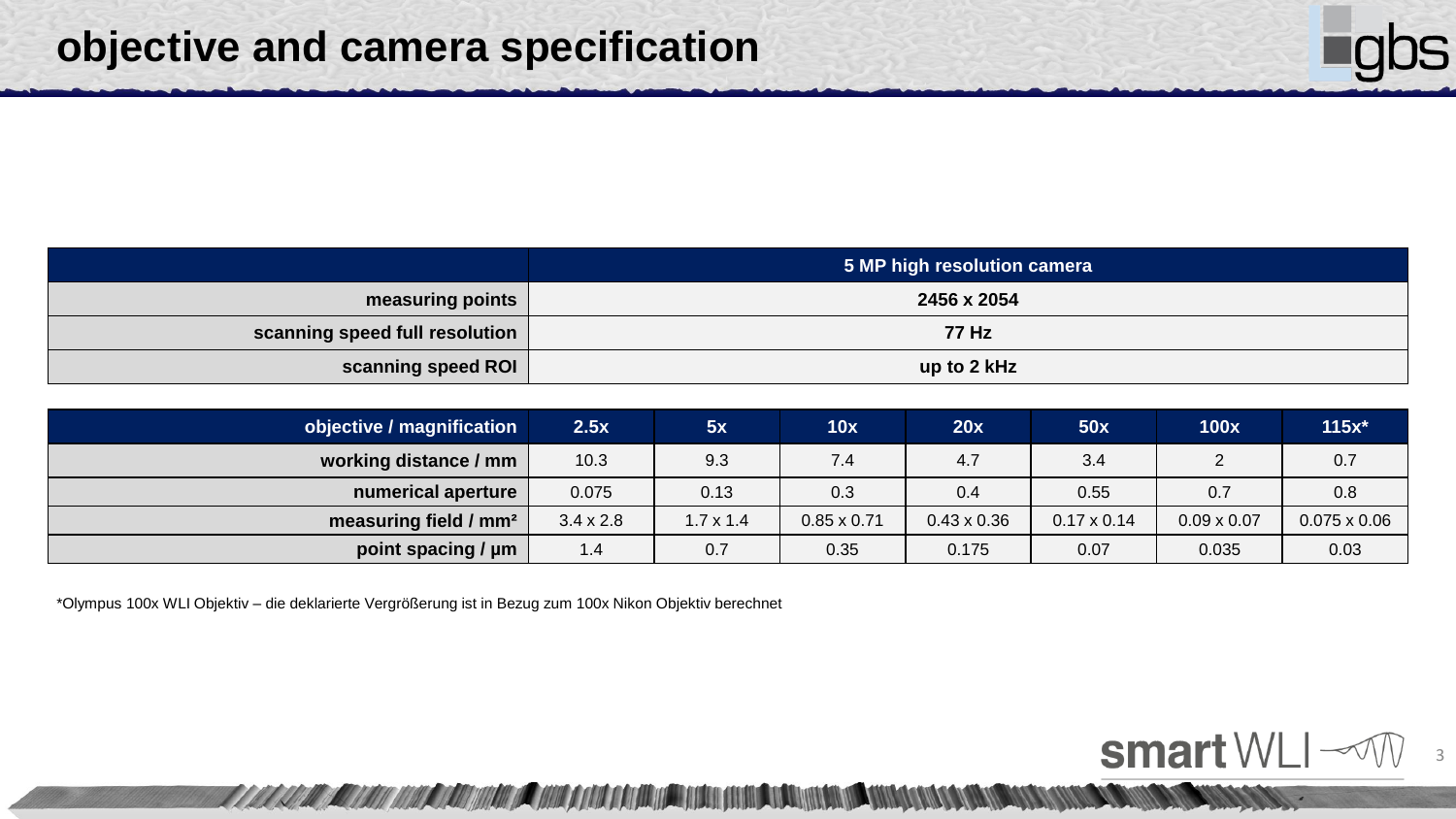# **stand and XY positioning table specification**



4

smart WLI  $\mathcal{M}$ 

<u>WANG MANA MANA NA MANA NA TANG TANG TING TITU ANG KANG MANA TANG KAN</u>



| stand                                                  |                  |
|--------------------------------------------------------|------------------|
| max. / coarse positioning range (manual Z positioning) | <b>70 mm</b>     |
| fine positioning range (manual Z positioning)          | $1.9 \text{ mm}$ |
| <b>Tilting angle (levelling device)</b>                | $± 3^\circ$      |

| positioning tables               |           |               |              |               |                |
|----------------------------------|-----------|---------------|--------------|---------------|----------------|
| positioning area                 | movement  | load capacity | resolution   | orthogonality | encoder        |
| $73 \times 55$ mm <sup>2</sup>   | manual    | $1$ kg        |              | -             | $\blacksquare$ |
| 75 x 50 mm <sup>2</sup>          | motorized | $1$ kg        | $0.01 \mu m$ | <10arcsec     | optional       |
| $100 \times 100$ mm <sup>2</sup> | motorized | $2$ kg        | $0.01 \mu m$ | <10arcsec     | optional       |
| 150 x 150 mm <sup>2</sup>        | motorized | $3$ kg        | $0.01 \mu m$ | <10arcsec     | optional       |
| 200 x 200 mm <sup>2</sup>        | motorized | 3 kg          | $0.01 \mu m$ | <10arcsec     | optional       |
| 300 x 300 mm <sup>2</sup>        | motorized | $5$ kg        | $0.01 \mu m$ | <br>starcsec  | optional       |